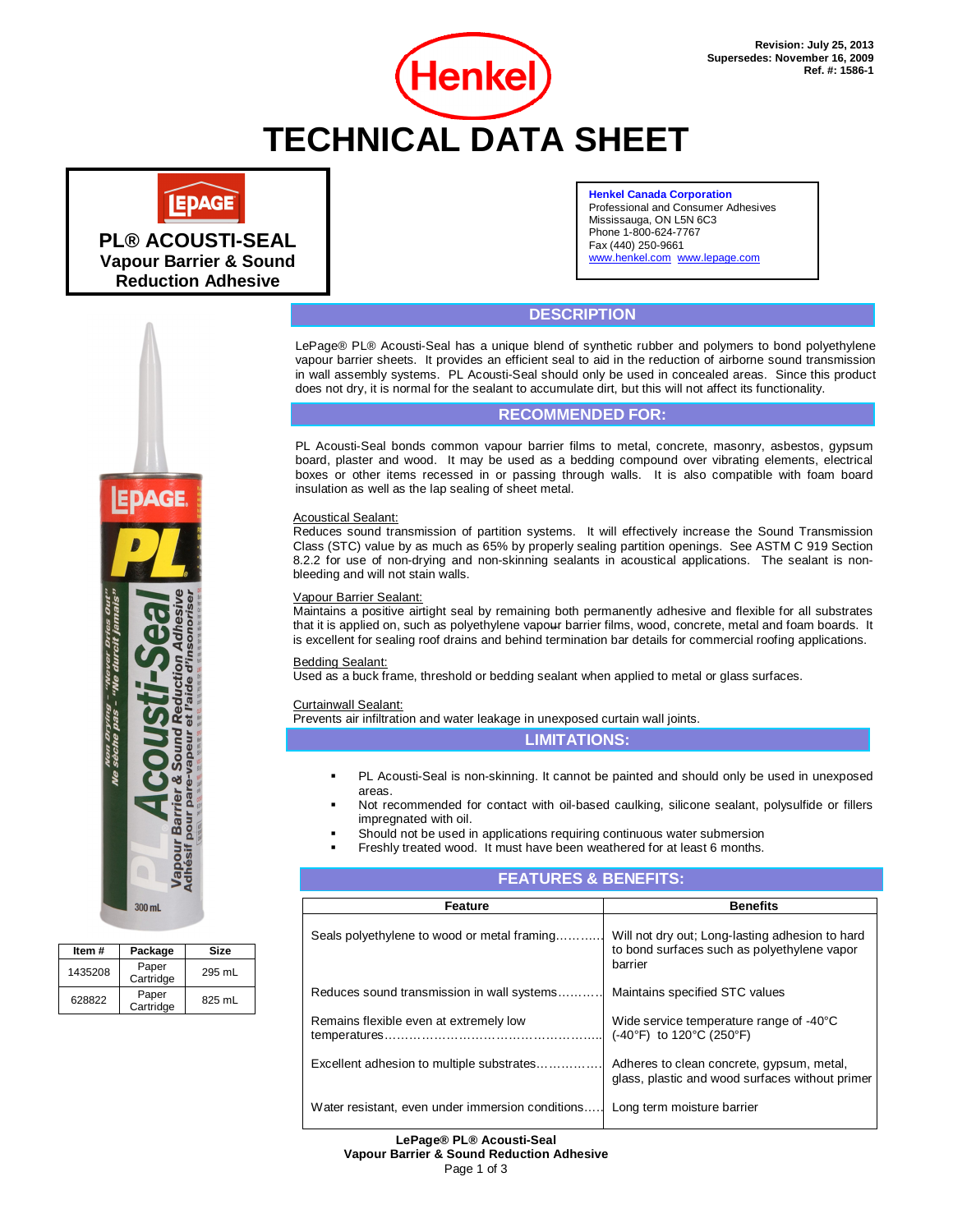## **COVERAGE**

A 300 mL cartridge will extrude approximately 8 m (26 ft) of a 6 mm (1/4") diameter bead. A 825 mL cartridge will extrude approximately 26 m (85 ft) of a 6 mm (1/4") diameter bead.

**DIRECTIONS**

#### **Tools Typically Required:**

Utility knife, caulking gun, long and thin tool to puncture cartridge seal.

#### **Safety Precautions:**

Well-ventilated area, gloves.

#### **Preparation:**

Use above 5°C (41°F). Surfaces must be clean, dry and free of grease, dust and other contaminants. Complete preparatory work before opening sealant. Cut nozzle at a 45° angle creating a 6 mm (1/4") or 10 mm (3/8") diameter bead and puncture inner seal.

#### **Application:**

Using a caulking gun, apply sealant with a steady pressure. Apply sealant underneath all runners at the ceiling and floor, the backs of electrical boxes, pipes, cutouts, perimeter joints and other non-exposed locations for desired STC values. For polyethylene vapor barrier sheeting, seal all lap joints and joints between sheeting and framing members. Press the vapor barrier into the adhesive to ensure good contact. Do not use in joints greater than 20 mm (3/4") wide by 13 mm (1/2") deep. Support tooled or joined surfaces for 8 hours minimum.

#### **Clean-up**

Clean tools and sealant residue with mineral spirits following solvent manufacturer's precautions.

## **STORAGE AND DISPOSAL**

Not damaged by freezing. Use an approved hazardous waste facility for disposal.

## **LABEL PRECAUTIONS**

**CAUTION. POISON. FUMES MAY BE HARMFUL.** Do not breathe fumes. Do nto swallow. Use only in a well-ventilated are. Keep away from flames or sparks. Do not get in eyes or on skin or clothing. **KEEP OUT OF REACH OF CHILDREN. FIRST AID TREATMENT:** Contains petroleum distillate. If swallowed, call Poison Control Centre or doctor immediately. If in eyes or on skin, rinse well with water. If breathed in, move person into fresh air.

#### **Refer to the Material Safety Data Sheet (MSDS) for further information**

## **DISCLAIMER**

The information and recommendations contained herein are based on our research and are believed to be accurate, but no warranty, express or implied, is made or should be inferred. Purchasers should test the products to determine acceptable quality and suitability for their own intended use. Nothing contained herein shall be construed to imply the nonexistence of any relevant patents or to constitute a permission, inducement or recommendation to practice any invention covered by any patent, without authority from the owner of the patent.

## **TECHNICAL DATA**

| <b>Typical Uncured Physical Properties</b> |                    | <b>Typical Application Properties</b> |                                                                                    |
|--------------------------------------------|--------------------|---------------------------------------|------------------------------------------------------------------------------------|
| Colour:                                    | <b>Black</b>       | <b>Application Temperature:</b>       | Apply between $5^{\circ}$ C (41 $^{\circ}$ F) and $35^{\circ}$ C (95 $^{\circ}$ F) |
| Appearance:                                | Non-slumping paste | Dry time:                             | Does not dry out                                                                   |
| Base:                                      | Synthetic Rubber   | Odour:                                | Solvent (work in a well-ventilated area)                                           |
| Solvent:                                   | Hydrocarbon blend  |                                       |                                                                                    |
| Viscosity:                                 | 900 Mcps @ 5 rpm   |                                       |                                                                                    |
| Flash Point:                               | 41°C (106°F)       |                                       |                                                                                    |
| Specific Gravity:                          | 1.46               |                                       |                                                                                    |
| % Solids:                                  | 85% to 95%         |                                       |                                                                                    |